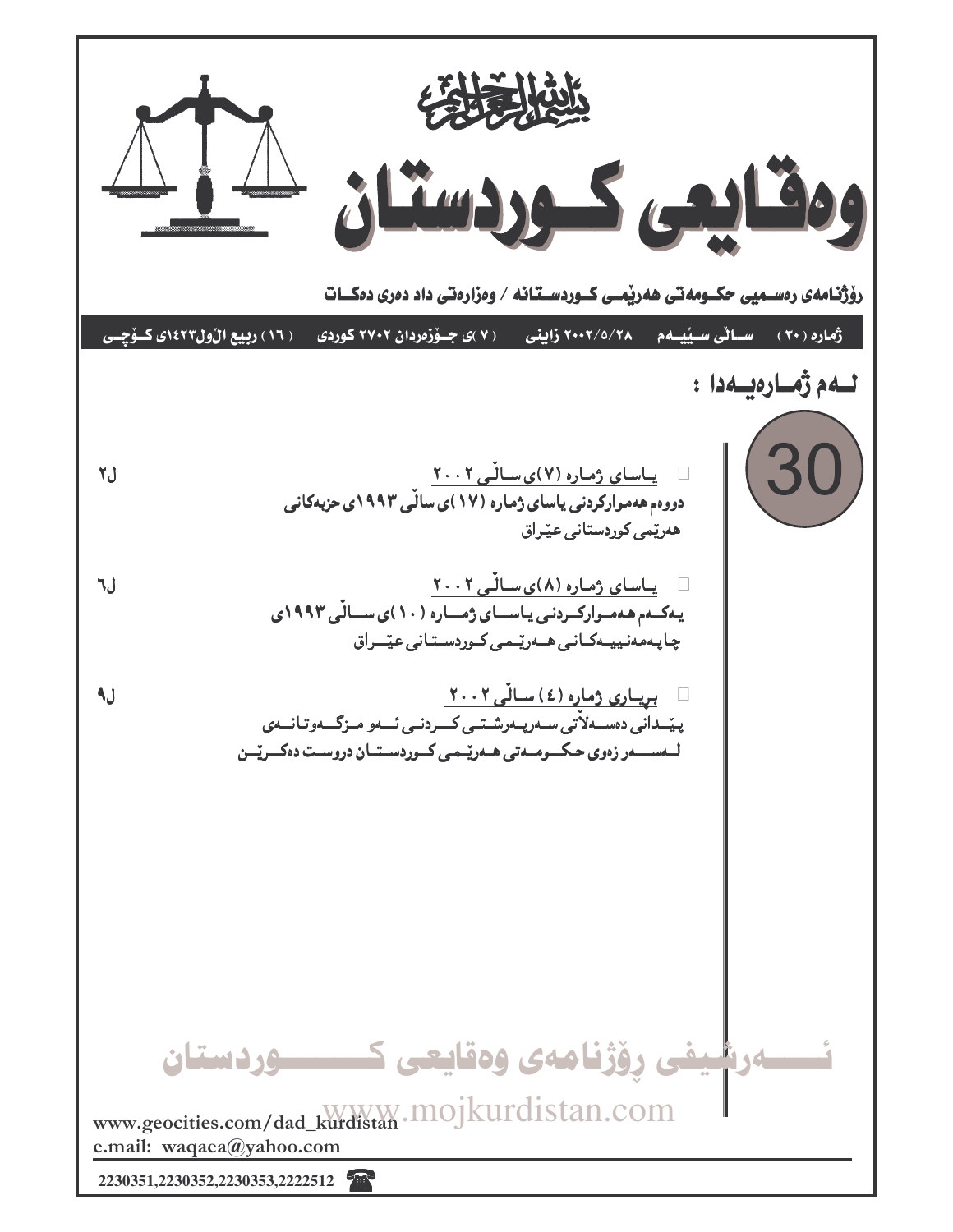

البدائية / 2220512,2230351,2230352,2230353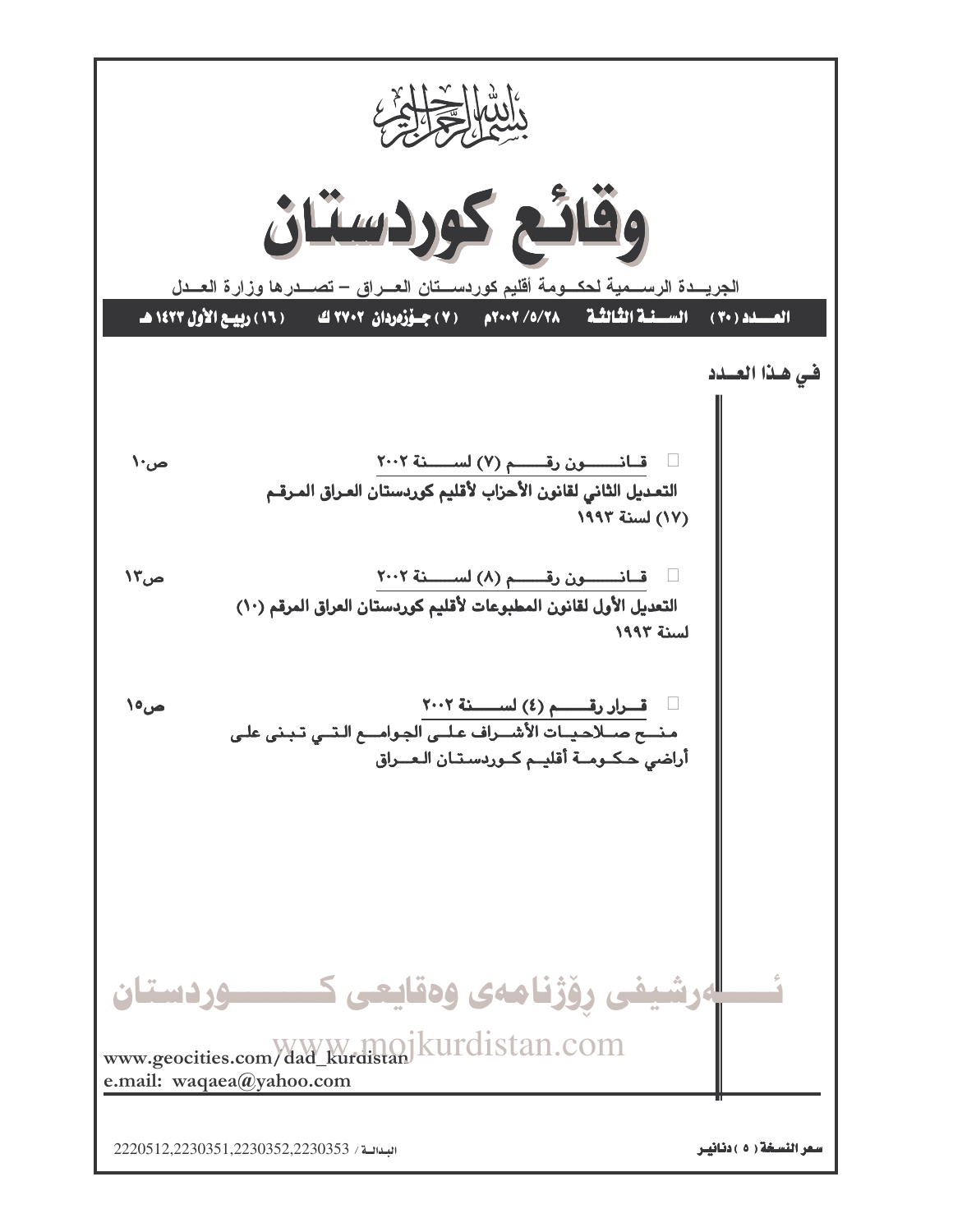به نساوی خسوای به خشسندهو میهرهبسان ىە نــاوي گەنـــەوە ئه نجــومهني نيشتمـانيي كوردســـتان ــ عيـْــراق ژمارەي دەرھىستىسان ٧٠ رۆژى دەرھىسىسان : ٢٠٠٢/٥/٨

یشت به حوکمهکانی برگ (۱)ی ماددهی (٥٦) و ماددهی (٥٣) لـه یاسای ژماره (۱)ی هــهوارکراوی ســالّی (۱۹۹۲)و ، لهســهر داوای وهزیــری نــاوخوّ و رهزامهنـدیی ئهنجومــهنی وهزیران و ئەو یاساکارییەش کە ئەنجومەنى نیشتمانیی کوردستانی عیّراق و لـه دانیشتنی ئاسایی ژماره (١٤)ی رۆژی (٢٠٠٢/٥/٧) پـدا ئەنجامی داوه و ، به پێـی ئـهو دەسـەلأتەش که برگه (۳)ی ماددهی دووهمی یاسای ژماره (۱۰)ی سالّی ۱۹۹۷ ییْمانی داوه ، بریاری دەرھێنانى ئەم ياسايەي خوارەوەمان دا :

## باسال ژهساره ( ۷ )ی سانسی ۲۰۰۲ یاسـای دوومم ههمـوارکـــردنی یاسـای ژمـــاره ( ۱۷ )ی سانی ( ۱۹۹۳ )ی حـزيـــهكــــانى هـــهريمى كــوردســتــانــى عيْــــراق

ماددەى بەكــەم : برِگه (۱)ی ماددهی دووهم ههمواردهکریّ و وهك ئهمهی خوارهوهی لیّ دیّت : هەميىشەيى ئەم ھەريمــــه ، ئەوانــــەي كـــه شەرتوشـــروتيان تيْــدا فەراھەمـــه مــافى بەشداربوونى دامەزراندنى حزيگەليان ھەيە . ماددەي دووەم : ئهم برگهيـهي خـوارهوه بـۆ مـاددهي چـوارهم زيـاددهكريّو زنجيرهكـهي دهبێتـه (٦) وهك ئەمەي خوارەوە : ٦. بـه مـهرجيّ بهرنامـهو پێـروّ ناوخوّييهكـهي پێـڃهوانهي پێـروّي گـشتي (النظـام العــام) نەىئت. ماددەى سێيەم : بِرِكَهُ (١)يَ مَانْدِمَى شَاهَدَهُ مَهْمَوارَدَ كِرِيٌّ وَ وَمَانٍ نَهْمَمِي خَوارِدِودِي لِيَ دِيَنْ فِ انتساما www.mojkurdistan.com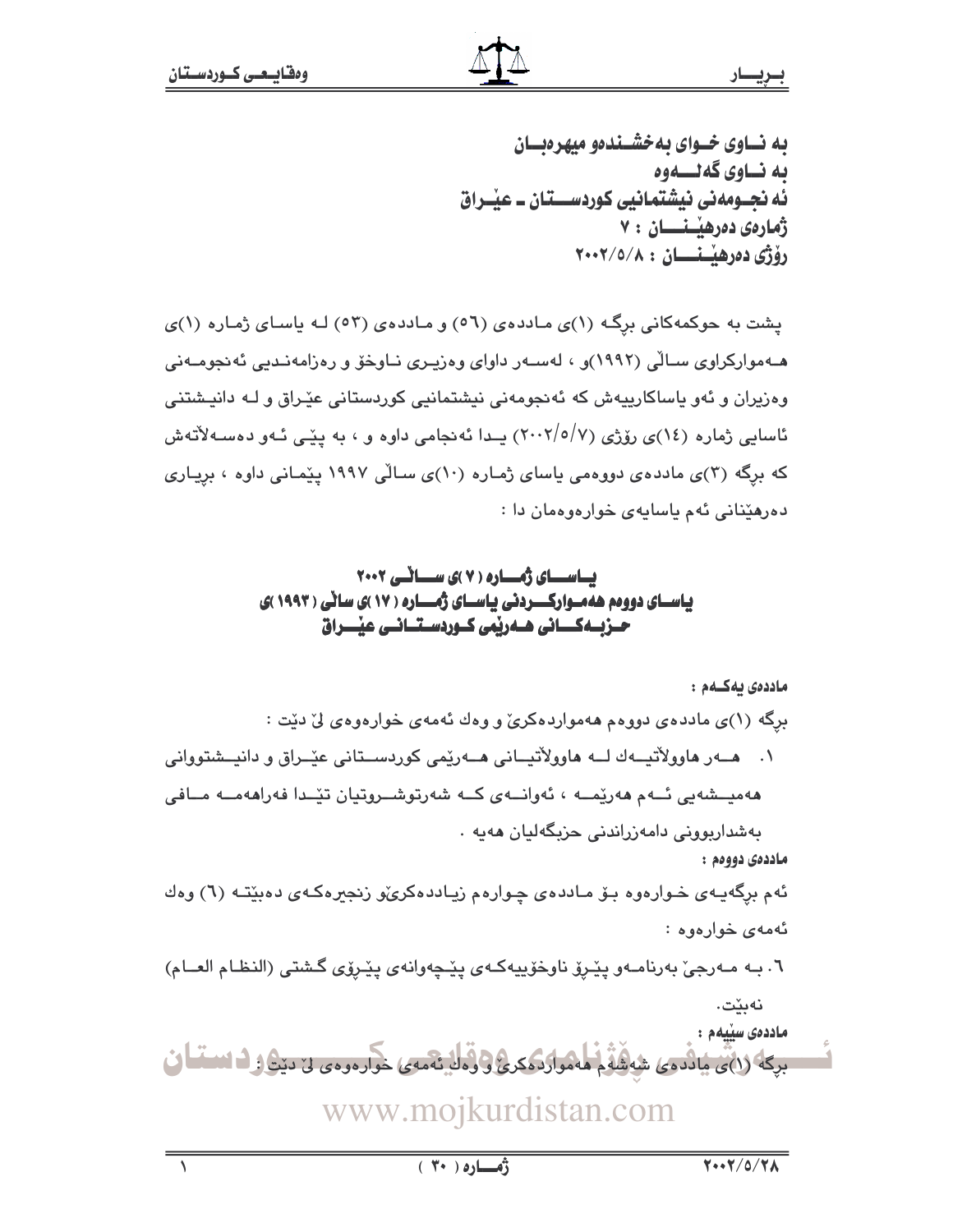پهکـهم : داواکارییهکی نووسراو دەدرێت به وەزیری ناوخۆ که ئەندامانی دامەزرێنەر ئیمزایان کردېئ و له (٥٠) په نجا ئهندام کهمتر نهبن و خويندنهوهو نووســن بـه تــهواوي و بـه باشـي بـزانن و تهمـهنيان لـه (٢٥) سـالٌ كـهمتر نـهبيٌ و ، هاوولاُتيـاني دۆسـتيش (مـۆازرين) كـه ژمارهیان له (٥٠٠) هاوولاٌتي کهمتر نهبيٌ و زۆرپنهیان خوێندنهوهو نووسین به باشي بزانن و تهمهنيان لـه (١٨) سـالٌ كـهمتر نـهبيٌ و ، ئهندام و دۆسـتيش نـابيٌ بـه جينايـهتيٌ يان بـه جونحەيــەكى ئابروويــەر حــوكم درابــن و ، ناشــبـيّ لــه جەريّمەگەليّكــدا بەشــداربووين كــه دەسەلاتی سەرکوتکار پیلانی لە کوردستاندا بۆ دانـابی یـان ئـەنجامی دابـیْ ، پێویستیـشه ئەھلىيەتى ياساييشى ھەبى' و لە گەلْ داواكردنى دامەزراندنەكەدا بەرنامەي حزيەكەو يێرۆي ناوخۆيشى يێوەبى' .

دووهم : دهسهواژهي (هەر دۆستێکیش) بۆ برگە (۲)ی ماددەی شەشەم زیاد دەكرىٰ . سِیْیهم : برگهی (سێپهم) بۆ ماددەی شەشەم زیاددەکریّ و دەبێتە برگەی (سـێپەم)ی و بـﻪم شئوهبهى خوارەوه دەخوينريتەوە :

(سێپهم) دەستەي دامەزرێنەر يێويستە ھاوولاتیگەلێکی تێدابیٚ بە نیشتمانیەروەر ناسىرابن و ، له کوردستاندا بەشدارییەکی ئاشکرایان له ژیانی سیاسی و کۆمەلأیـەتی و رۆشـنبیریدا بووييٰؒ ، قەناعەتێِکی وەھای لیؒ بەدی بیؒ کە ئەوانە دەيانەویؒ بـه دلؒ ھاويەشـی لـه فرمـانی نیشتمانیدا بکهن و هاوبهشبوونی هاوولاتیانیش له ژیانی سیاسی ههریمدا لـه چوارچیوهی بەرنامەپەكى سياسىي تاپبەتپدا رێك بخـەن ، تێبينـي جۆراوجـۆرپى جـوغرافيي سـﻪكەن و کاری دامەزرینەران و دۆستەکانیش دەكرىٰ .

ماددهۍ چــوارهم :

برگه (۱) و برگهي (٤) له ماددهي حهوتهم ههموار دهکرين وهك ئهمهبان ليّ ديّت :

- ۱. پێویسته وهزیـری نــاوخوّ لــهوه دلّنیــابیّ کــه داواکــاریی دامهزراندنهکـه ئــهو شــهرت و شروتانهي بهجيّ هێناوه که دهقهکانيان له ماددهي شهشهمي ئهم باسايهدا هـاتووهو ، لــه مــاوه ی (۹۰) رۆژدا (کــه لــه رۆژی فهراهــهم بــوونی شــهرت و شــرووتی داواکــاریی دامەزراندنەكەوە دەست يىّ دەكات) داواكارىيەكە ھەوالّەي ئەنجومەنى وەزيران بكات ٠
- ٤. له حالهتێکدا داواکاریپهکه لهو ماوهپهدا که لبه برگـه (۳)ی سـهرهوهی ئـهم ماددهیهدا دياركراوه نەبرىندرايەوەو ماوەكەش بەسەرچۇق ، ئەوا دەستەكە بۆي ھەيە داوكارىيــەك بەكسەر يێشڭاش(بەنەللولەڭ) لوڭلىلان لېڭاشا، لەق ئەڭلار ئاڭ و ماوەيەكى ھاوتـاي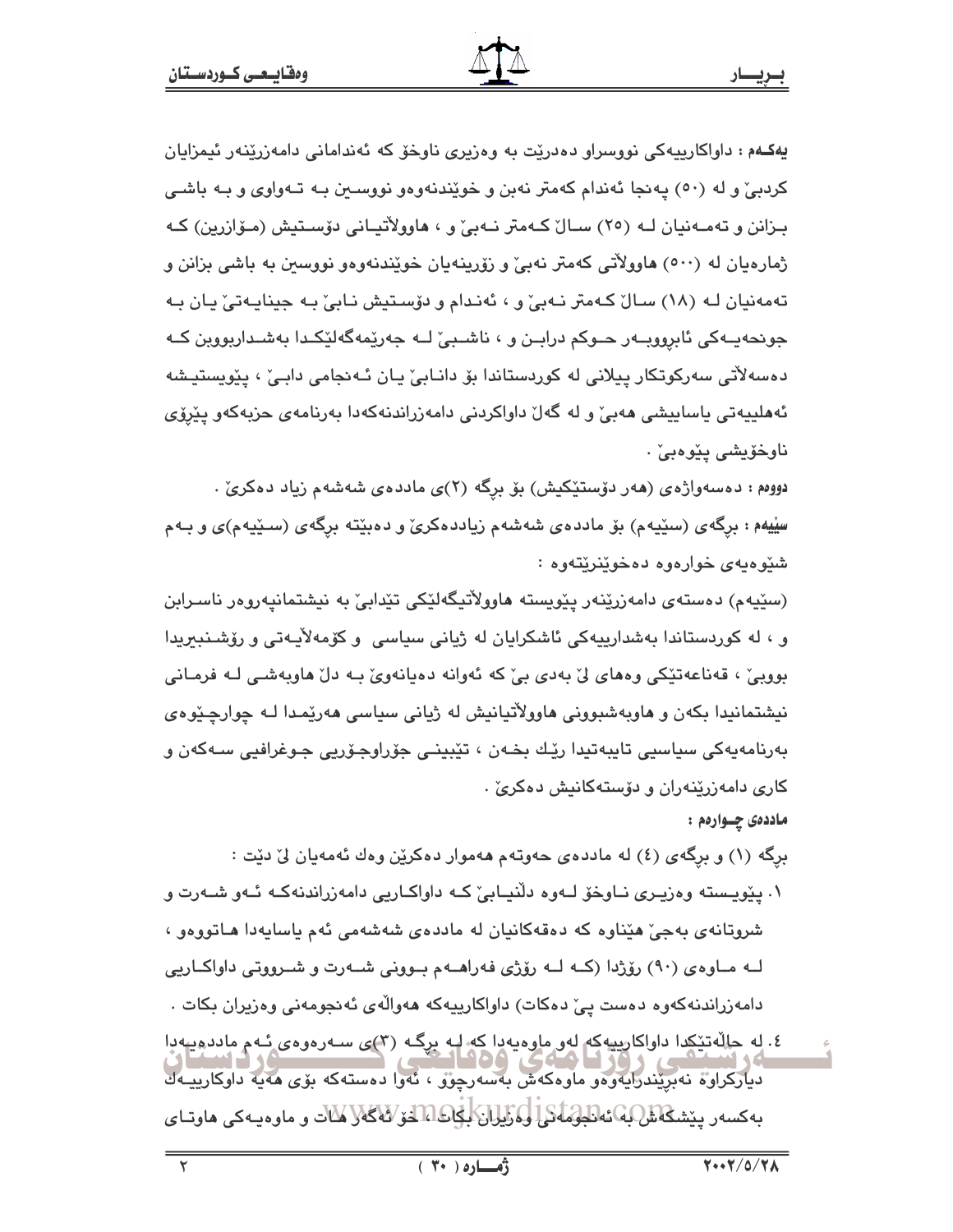ئـهو ماوهيـهى لـه برگـه (۱)ى ماددهكـهى سـهرهوهدا هـاتووه تێيـهرى و داوكارييهكـه

نهبريندرايهوه ، ئەوە ، لەم بارەدا داواكارييەكە بە حوكمى ياسا بە قبولكراو دادەنريت. ماددەى ييْنجــەم :

مادده ی یازده ههمواردهکریّ و وهك ئهمهی خوارهوهی ليّ ديّت :

يێويسته لەسەر حزبەكە ھەر گۆرينێك لـه يێـرۆى نـاوخۆى يـان بەرنامەكەيـدا بكرێـت ، لـه ماوهی (۳۰) سی رۆژدا (که له رۆژی گۆرپنهکهوه دهست پیّ دهکات) ئهنجومهنی وهزیرانـی لىٰ ئاگادار بكات . ئەنجومەنى وەزيرانيش ئەگەر بۆى دەركەوت كە ئەو گۆرينە دەبێتە ھۆى له دەست دانى مەبەستى نيشتمانيەروەريى دامەزراندنەكە يان خرايەي بۆ يێرۆي گشتى و ئادابي گشتي له هەرێمدا دەبێت ، ئەوە لەو بارەدا بۆي ھەيە ئىجازەي حزبەكە بكێشێتەوە ، حزبهکهش بوّى ههيه له ماوهى يازده روِّژدا (که له روِّژى تهبليغهکهوه دهست يىّ دهکات) له دادگای تهمییزی ههریم تانهی لیّ بدات و بریاری دادگایش بنبره . ماددەى شەشــەم :

برگه (۱) و برگهی (٦) له مـاددهی سـیازده هـهمواردهکرین و وهك ئهمـهی خوارهوهیـان ليّ دێت :

- ٠. بــه مولّـك كردنــي وەســيلەكانى راگەيانــدن بــۆ وەدى ھێنــانى ئامانجــەكانى خــۆى ٠ ئەنجومەنى وەزيرانيش بۆي ھەيە بە شێوەيەكى رەفتەنى (مؤقتـة) ئـەو وەسىيلانەي لىٰ بـبريّ . خــوّ ئهگـهر مـات و لــه مـهفهومي نيـشتماني لاي دا پـان دژ بـه ريّنوينييـهكاني ئەنجومەنى نيشتمانيى كوردستانى عێراق رەفتارى كـرد و پێویست بـەوە كـرا كـه ئـەو وەسپلانەي بە شێوەپەكى بەردەوام لىٰ بېەسترىٰ ، ئەوە لەو بارەدا ئەنجومەنى وەزيران يۆي ھەپپە ھەواللەي دادگاكانى يكات
- ۲. قبولکردنی ئهموالی عەینی و نەقدی لە ھـەر لاپـەنێکی دەرەوەی ھـەرێم بـە رەزامەنـدىي ئەنجومەنى وەزيران دەبى ْ .

ماددەي حەوتەم :

مادده ی چوارده ههمواردهکریّ و وهك ئهمهی خوارهوهی لیّ دیّت :

یهکـهم \_ ئهو دهسنگهیه (المنح)ی که له بوجهی ههریمدا بق حزبـهکان دادهنـریّ ، بـه ییّـی بەندە (بەستىك زېرابان) كە ئەنگۈملەن ئاشلىرانىي كوردستانى عدراق لريارى دەرات www.mojkurdistan.com· دابه ش دویکرئ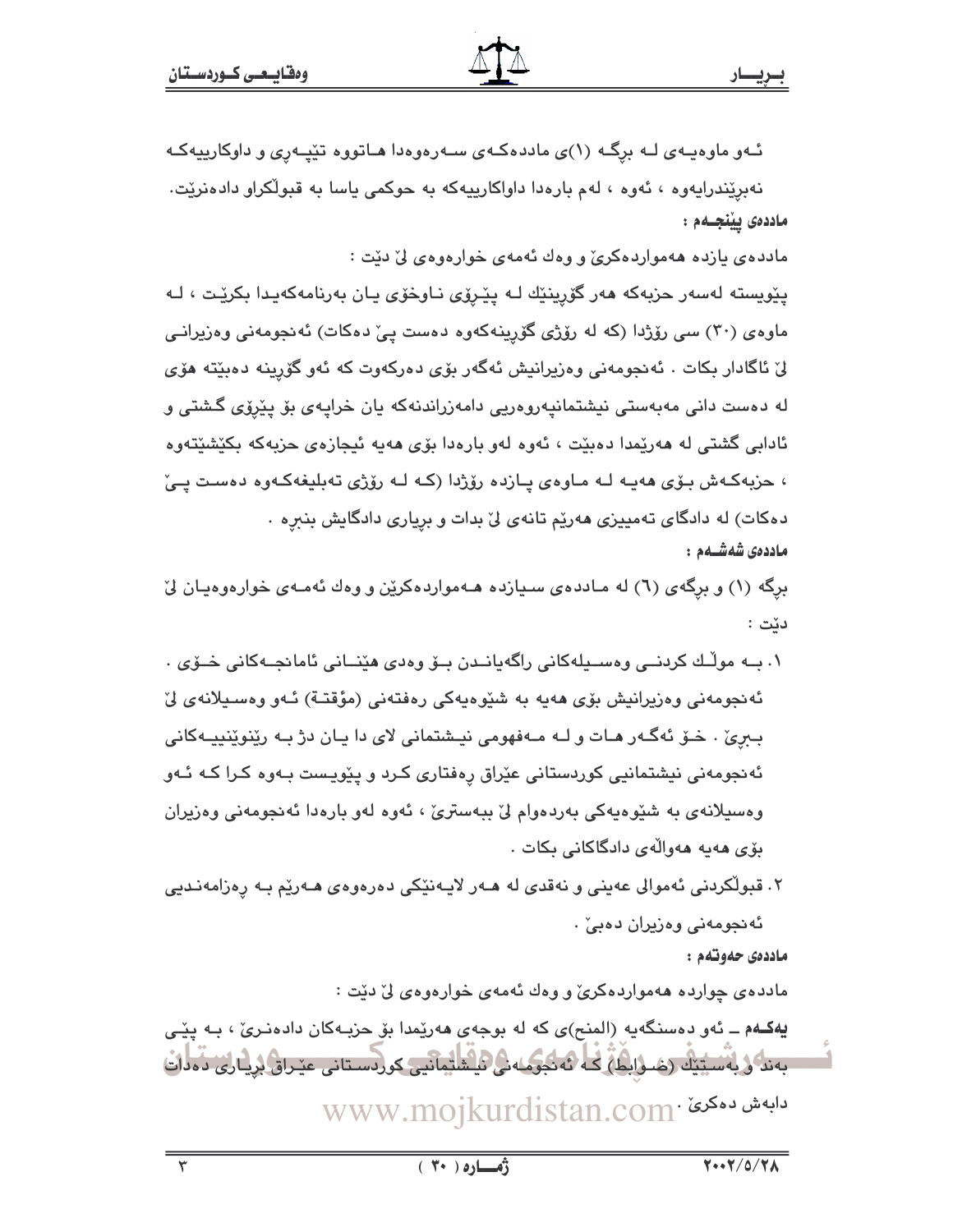دووم ــ حزب خوّی ئەموالی خوّی ھەلّدەسوورِی٘نیٚ له بوجەپەکی سـالأنەوە کـه بـه پێـی ئـهو يێرۆ موحاسبېيه رێك دەخرێت كە دايەرە رەسمىيەكانى ھەرێم لەسەرى دەرۆن ٠ سِڀّيهم ــ حساباتي حزب مل کهچ دهبيّ بوّ ريقابهي دارايي له ههريمي کوردستاني عيّراقدا و، حزبيش پٽويسته لهسهري ههر پارهپهکي له دهرهوه ههبيّ پان بيهويّ له دهرهوه بي هێنيّ بان ھەوالّە كردنى قبولْ بكات دەسەلاتە يەيوەندېدارەكانى لىْ ئاگادار بكات . ماددەى ھەشتــەم :

مادده ی شازده ههمواردهکری و وهك ئهمهی خوارهوهی لیّ دیّت :

حزب بۆی هەپە بە يێى حوکمەکانى يێرۆی ناوخۆی ، خۆی ھەلّبوەشێنێتەوە و لــه مـاوەی ئەو يەرى حەوت رۆژدا (كە لە رۆژى برياردانى ھەلوەشاندنەوەكەوە دەست يى دەكات) وەزارەتى ناوخۆى لىٰ ئاگادار بكات .

ماددەى نۆيىلەم :

برگه (۱)ی ماددهی حهقده ههمواردهکریّ و وهك ئهمهی خوارهوهی لیّ دیّت :

۱. دهشــیْ بــه بریــاریکی دادگــایی کــه لــه دادگــای پهیوهندیـدارهوه دهرچــووبیْ حــزب هەلّبوەشێندرێتەوە بە دەعواپـەك كـە وەزارەتـى نـاوخۆ لەسـەرى كردېێتيپـەوە لەسـەر سەريٽچى كردنى حوكمىؒ لە حوكمـەكانى ئـەم ياسـايە دواى تێپـەربوونى شـەش مـانگ بەسەر دامەزراندنى حزبەكەدا بـه بـىٰ ئـهوەي ئـهو چـالاكييانهى خـۆى بخاتـه كـار كـه دهقهکانيان له پێرۆي ناوخۆيدا هـاتووه يـان بـه بـيٰ هۆکـاري بـهجيٰ لـهو ماوهيـهدا لـه چالاکيي خۆي بکهوئ .

ماددەى دەيەم :

يێويسته لەسەر ئەنجومەنى وەزيران حوكمەكانى ئەم ياسايە بخەنە بەركار . ماددەى بازدەھەم :

ئهم ياسايه له رۆژى بلاّوكردنهوهى له (وهقايعى كوردستان) دا ، دەخرێته بەركار .

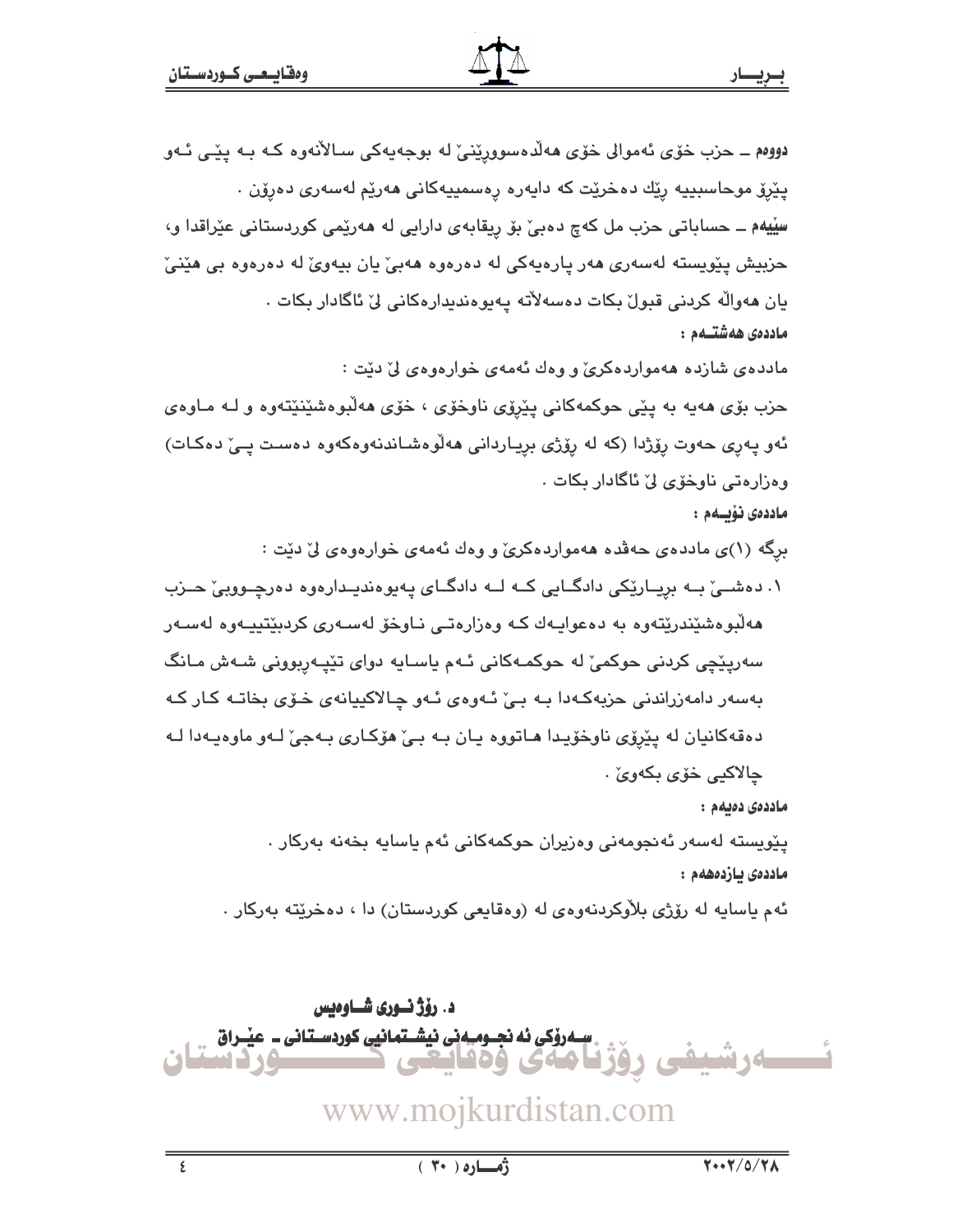به نساوی خسوای به خشسندهو میهرهبسان ىە نساوي گەنسىەوە ئه نجــومهني نيشتمـانيي كوردســـتان ــ عيـْــراق ژمارەي دەرھىستىسان : ٨ رۆژى دەرھىسىسان : ١٤/٥/١٤+٢٠٠

یشت به حوکمهکانی برگه (۱)ی ماددهی (٥٦) و ماددهی (٥٣) لـه یاسای ژماره (۱)ی هـهموارکراوی سـالّی (۱۹۹۲)و ، لهسـهر داوای ژمـارهی باسـایی لـه ئهنـدامانی ئهنجومـهنی نیشتمانیی کوردستانی عیّراق و ئەو پاساکاریپەش کە ئەنجومـەنی نیـشتمانیی کوردسـتانی عێراق له دانیشتنی ئاسـایی ژمـاره (١٥)ی رۆژی (١٣/٥/١٣) پــدا ئـه نجامی داوه و ، بـه یێی ئەو دەسەلاتەش کە برگە (۳)ی مـاددەی دووەمـی یاسـای ژمـارە (۱۰)ی سـالّی ۱۹۹۷ يێماني داوه ، برياري دەرهێناني ئەم ياسايەي خوارەوەمان دا :

# باسای ژُهـاره ( ۸ )ی سـانی ۲۰۰۲ یاسای یه کـهم هه مـوارکـــردنی یاسـای ژمـــاره ( ۱۰ )ی سـانی ( ۱۹۹۳ )ی چا یےملے نیپےکانی ھے ریمی کوردستانی ۔ عیْــراق

ماددەي بەكــەم :

يهکـهم : ماددهی شهشهمی ياساکه ههمواردهکریّ و وهك ئهمهی خوارهوه دهخوێنرێتهوه :

۰۱ هـــهر چــايـکراوێکي خولاوخــول (الــدوري) دوای ئيجازهيێــدان و دهرچــووني پهکــهم ژمارهي به (قائم الوجـود) لـه قهڵـهم دهدرێو ، ئهگـهر خـاوهن ئيمتيازهكـهي ويـستي وجـودی نـههێڵیٚ، ئـهوه لـهو بـارهدا یێویـسته لـه سـهری بـه نووسـین وهزارهتـی لیّ ئاگاداربکات و ، به پێی یاسـایش لـهو رۆژهوهی کـه داواکـهی لـه وهزارهت تۆمـارکراوه وجودى چاپەمەنپەكەي پووچەل كراوەتەوە .

ئِيجاژُهيٽانهڪِ وهي ُدهست صِيّ موکيا) دهرنه چــور ، ئــهوه لــهو بــارودا (دواي ئینزارکردنی) نیجازهکهی به پووچهلکراو له قهْلُهم دهدری، www.mojkurdistan.com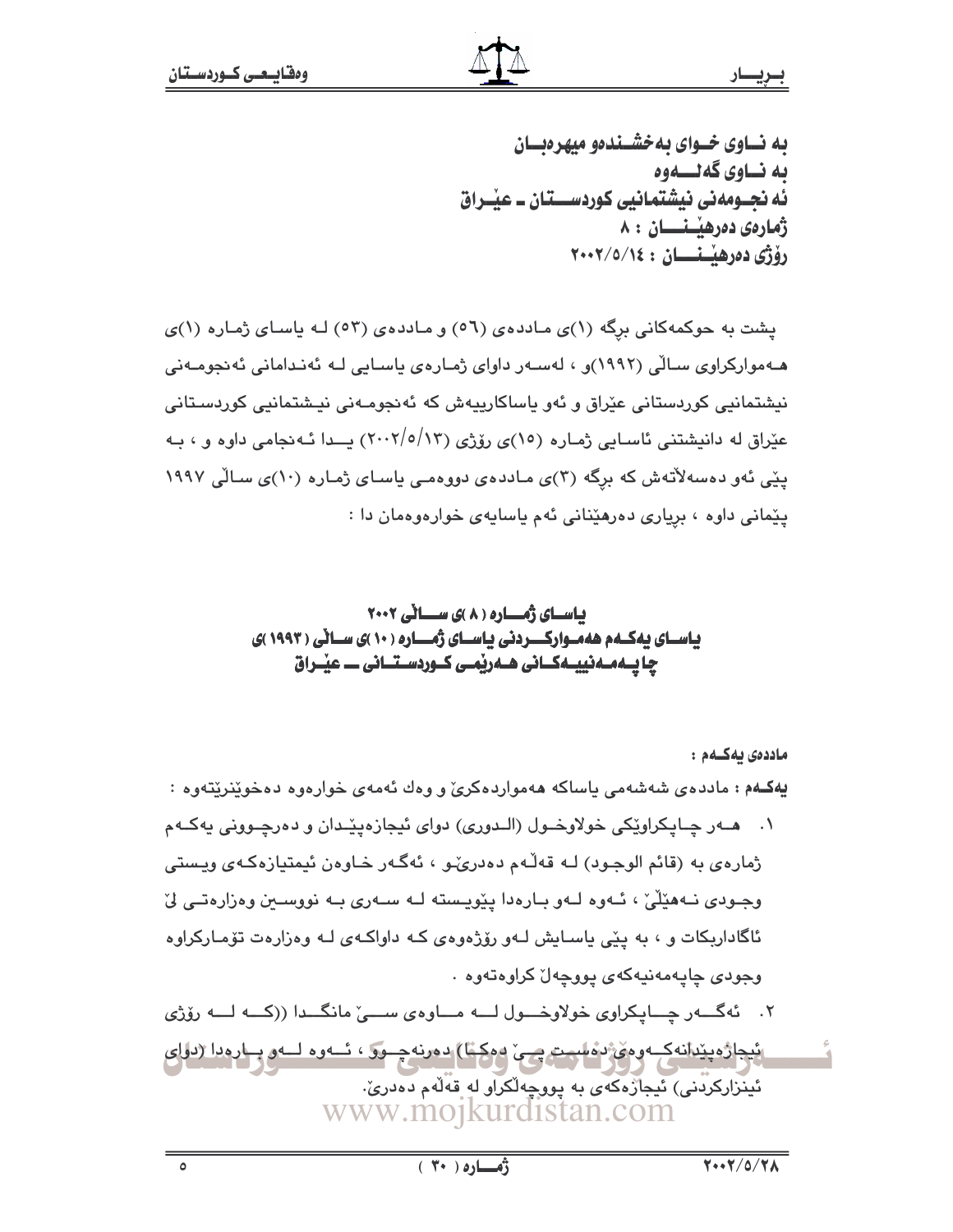- ۰۳ حزبـه سياسـييهکان و کۆمەڵـەو رێکخـراوه جـهماوهریو دەزگـا گـشتييهکان مـافي خۆيانــه خـاوەن ئيمتيـاز يـان سەرنووســەرى چـايكراوى خولاوخـولى خۆيـان بگـۆرن و يٽويسته لهو بارهدا وهزارهتي ليٰ ئاگادار بکهن .
- ٤. خـاوەن ئيمتيــاز مــافى خۆيــەتى لــە كــاتى زەرووردا سەرنووســەرى چــايكراوى خولاوخولی بگۆرىرى يێويسته وەزارەتى لىٰ ئاگادار بكات .

ماددهۍ دووهم :

ماددەی نۆپەمى ياساكە ھەمواردەكرىّ و وەك ئەمەی خوارەوە دەخوي٘نرێتەوە :

- ١. بلأوكردنــهوهي گالـُـداني(التحــريض) جهريمــهو رهفتــاري تــيرۆرو رهواج پێــدان و فهراهــهمکردنی رێگــاو مومکینــاتی جهریمــهو تــیرۆرو ، شــهرهجوێن و تانــهو تهشــهر (التشهیر)ی دژ بـه ئهشـخاص و سـووکایهتی بـه حورمـهتی دیـن و مـهزهب و ئـاداب و يێرۆى گشتى ، قەدەغەيە .
- ۲. دهسهلات دهدريّ به وهزيري رۆشنديريي هەريّم كه ئينزار بدات بـه سەرنووسـەر يـان به خاوەن ئیمتیاز یان به ھـﻪردووکیان ئەگـﻪر سەریێچى لـﻪ حوکمـﻪکانى ئـﻪم ياسـايە بک+ن ، پێویستیـشه سهرنووسـهر ، هـهر دوای وهرگرتنـی ئینزارهکـه لـه جێگایـهکی بەرچاوى يەكەم ژمارەدا بلاوى بكاتەوە .

ماددەي سىيەم :

مادده ی(۱۱) یازده له باساکه ههمواردهکریّ و وهك ئهمهی خوارهوه دهخویّنریّتهوه :

- ١. ئەو دەعوا گشتييانەي كە لـه سەريێڃى كردنـى حوكمـەكانى ئـهم ياسـايەوە يەيدا دهبن ، ئیددیعای گشتی دهیانکاتـهوه ، دوای ئـهوهی کـه لـه لایـهن وهزارهتـهوه لێـی ئاگادار دهکری ، بهلام ئەو دەعوايانەی تر کە لەوەوە پەيدا دەبن ، ئـەوە ، زەرەرمەنـد کے بووبے ، ئەو دەبكاتەوە .
- ۲. ئەو دەعوايانەي كە لە برگە (۱)ى ئـەم ماددەيـەدا ھـاتووە ، ئەگـەر لـە چـايـكراوەي خولاوخولدا شەش مانگ بەسەر بلاّوكردنەوەپدا تێپەريبيّ ، يان لـه چـاپكراوەي غـەيرى خولاوخولدا که دهست به دابهشکردنی کرابیّ ، ئهوانه دادگاکان گوێی نادهنیّ .

ماددەى چـوارەم : برگايهان بن ماده، ه ه راوز ده ه پاسكنه وياده ايرخ و ه ميتند برگ و سنگهاش اين آران تهمهى خوارەوە بەخقىنىنىتەر WWW.mojkurdist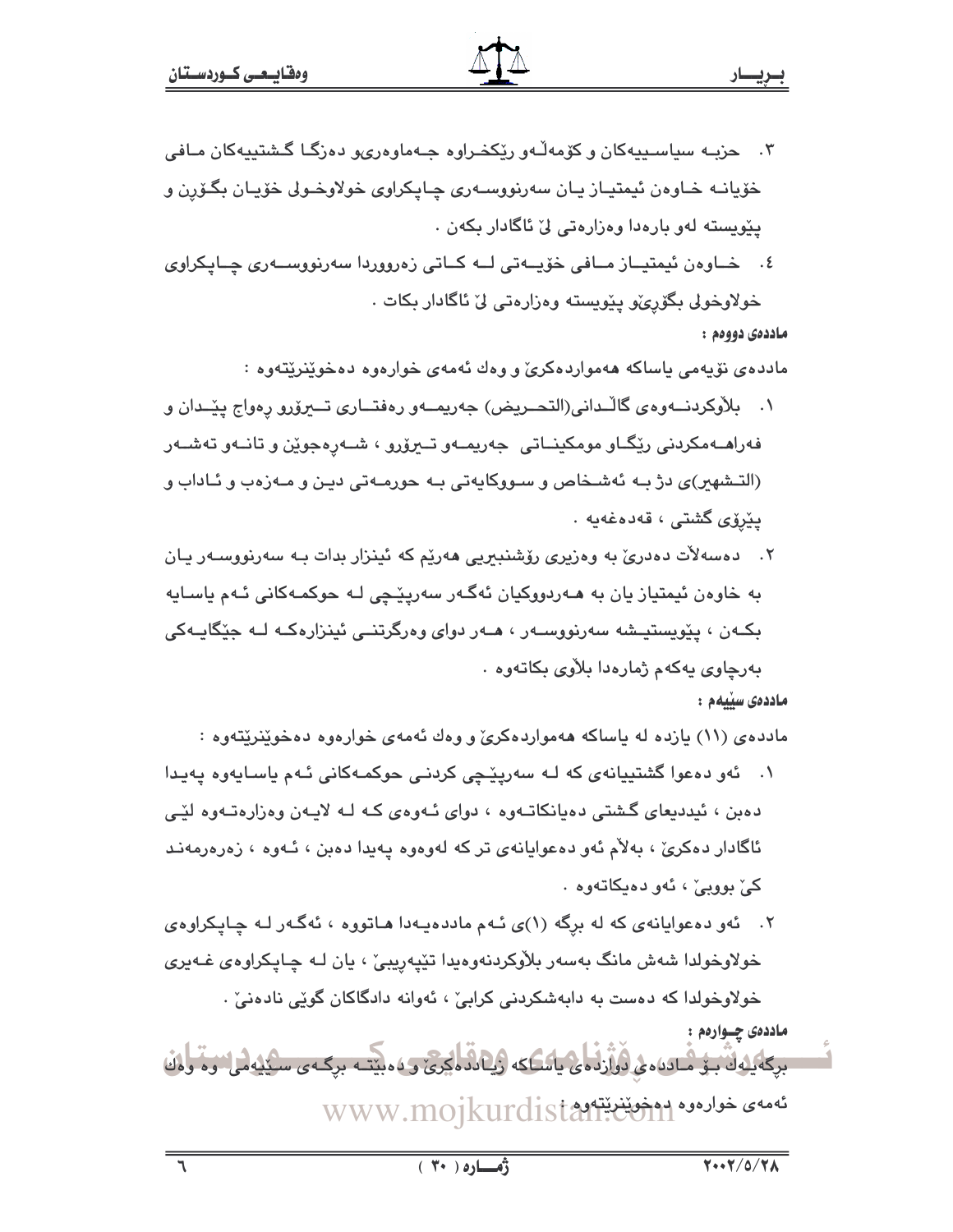# <u>ب ري</u>ــار

ماددەى شەشــەم :

ئەگەر مات و ، بە برِیارێکی دادگایی ، بزاڤی حزبێکی سیاسی قەدەغـەکرا یـان بارەگاکـەی داخرا ، ئەوە لـەو بـارەدا حوكمـەكانى بريارەكـە ھـەموو چـايەمەنييە خولاوخـول و غـەيرە خولاوخولهکانیشی دهگریتهوهو ئیجازهی دهرچوونیان یووچهال دهکریتهوه . ماددەى يېڭىچىمم : يێوييسته ئەنجومەنى وەزيران حوكمەكانى ئەم ياسايە بخەنە بەركار .

ئـهم ياسـايه لـه رۆژى بلاوكردنـهوهى لـه (رۆژنامـهى وەقـايعى كوردسـتان)دا ، دەخريتـه بەركار.

د. رؤژ نسوری شساوهیس 

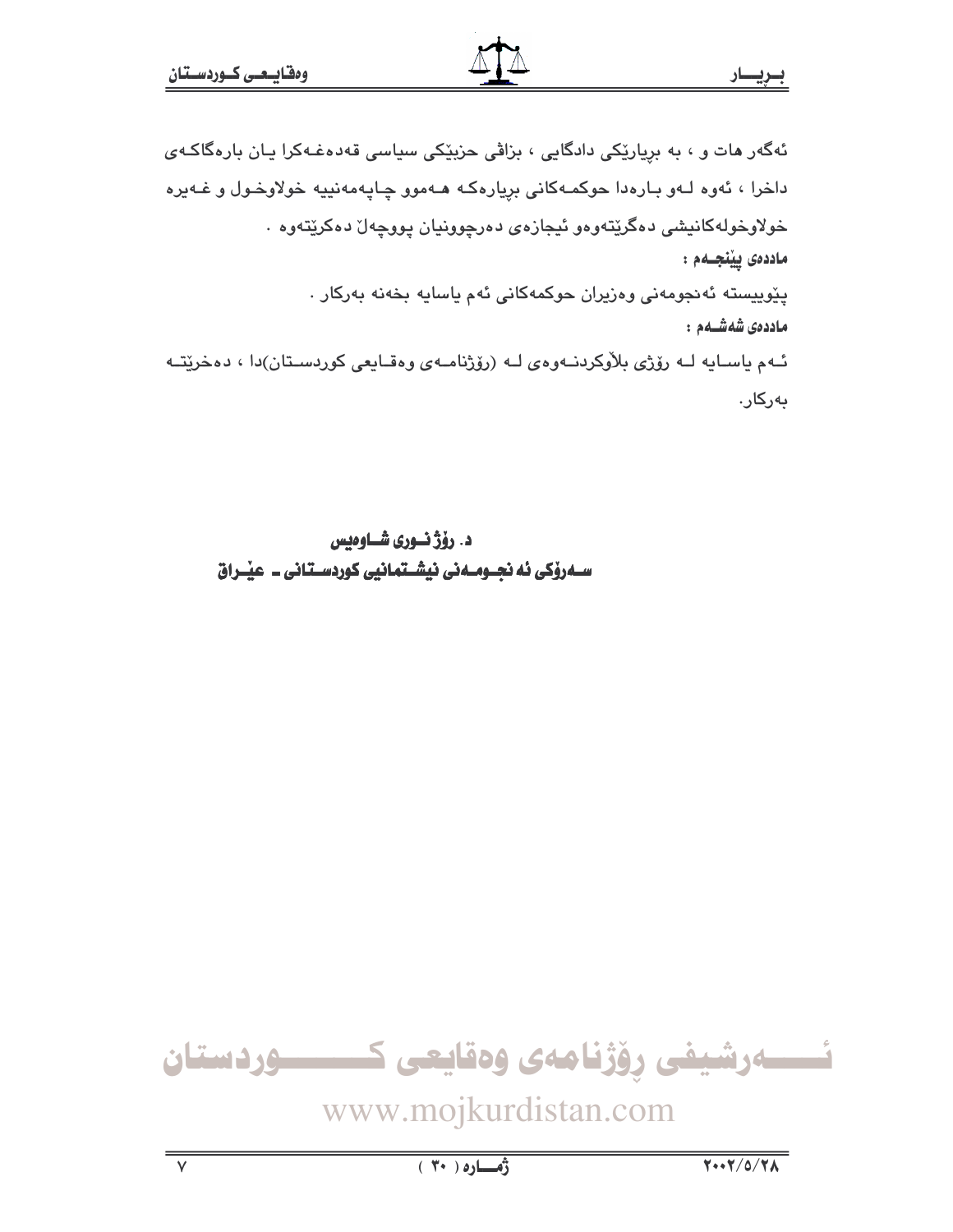به نساوی خسوای به خشسندهو میهرهبسان ىە نــاوي گەنـــەوە ئه نجــومەنى نيشتمـانيى كوردســـتان ــ عيْــراق ژمارەى بىريسىسار : ٤ رۆژى بىريسىار: ٢٠٠٢/٥/١٤

" بىريــــار "

یشت به حوکمهکانی برگ (۱)ی ماددهی (٥٦) لـه باسـای ژمـارهی (۱)ی هـهموارکراوی ســالّی (۱۹۹۲) و لهســهر داوای وهزیــری ئــهوقاف و کاروبــاری ئیــسلامی و رهزامهنــدیی ئەنجومــەنى وەزيـران ، ئەنجومــەنى نيـشتمانيى كوردسـتانى عێـراق لــە دانيـشتنى رۆژى (۲۰۰۲/٥/۱۳) یدا ئهم بریارهی خوارهوههدا :

**يەكــەم : م**ەر كەسى<sub>ن</sub> ، لەسەر زەوپيەكى سەر بە حوكمەتى **م**ەرێم جامعىّ يان مزگەوتىّ يـان تەكيەيەك دروست بكات بـه سەرپەرشت (مـشرف) دادەمـەزرىّ و ، وەزارەتـى ئـەوقاف و كاروباري ئيسلامييش بەرێوەبردنى كاروباري دارايى و ئيدارەكەشى دەگرێتـﻪ ئەسـتۆي خۆی و ، بـه ییّـی رینماییهگـهلیّکیش کـه وهزیـری ئـهوقاف و کاروبـاری ئیـسلامی دهری دەھێنى ماف و ئەركى سەرشانى سەريەرشتەكە ديار دەكات . دووم : مەر دەقى يێچەوانەي حوكمەكانى ئەم بريارە بێت ناخرێتە بەركار .

سییهم : پیویسته وهزیری ئەوقاف و کاروباری ئیسلامی حوکمـهکانی ئـهم بریـاره بخاتـه بەركار .

چـوارهم: ئهم برياره له رۆژى بلاوكردنهوهى له (وهقايعى كوردستان) دهخريته بهركار .

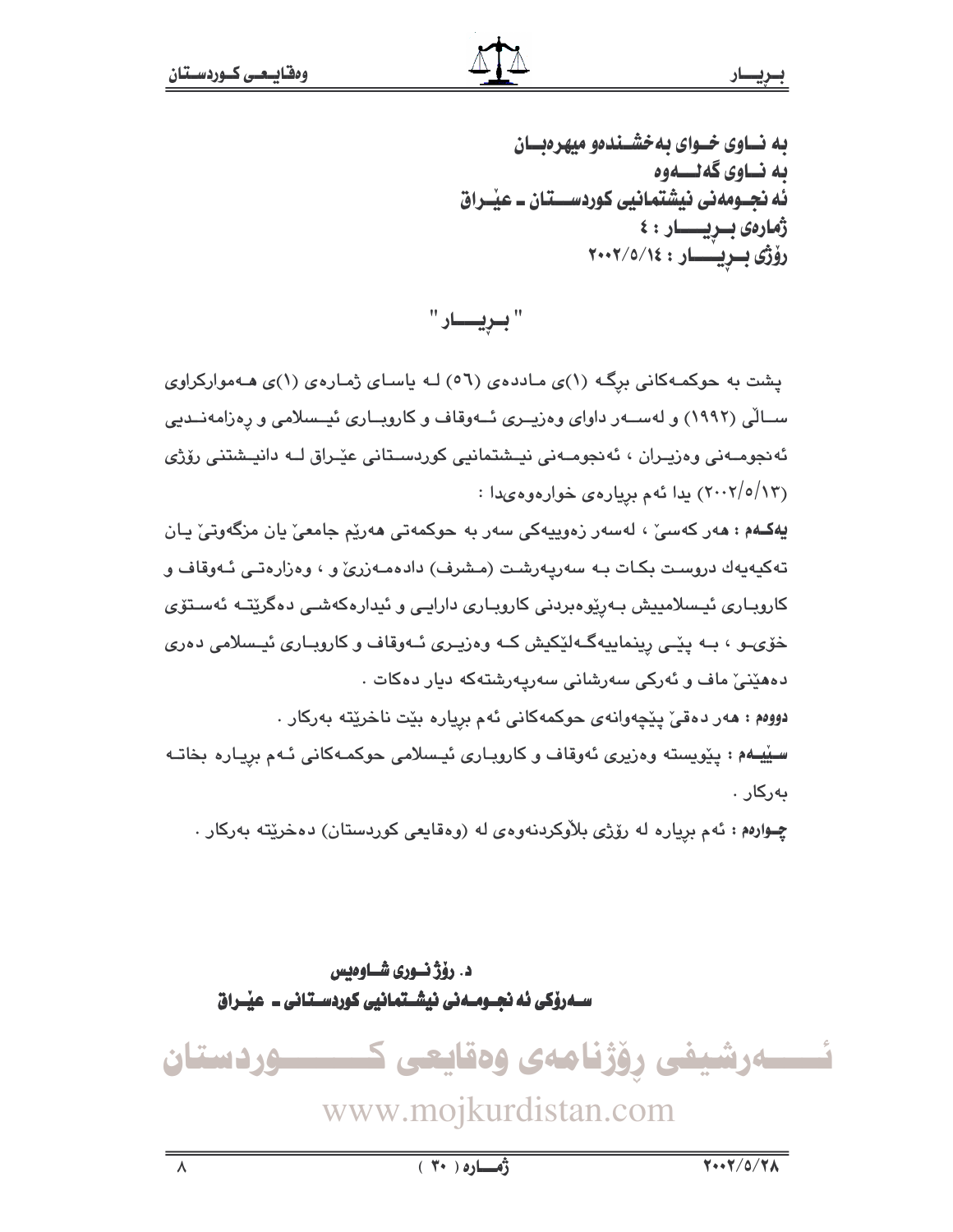بسم الله الترجمن الترجينم بسأسبم الشسعيب المجلس الوطني لكوردستان ـ العـراق رقم الأصلدار : ٧ تأريخ الأصلدار: ٢٠٠٢/٥/٨

استنادا الى احكام الفقرة (١) من المادة (٥٦) و المادة (٥٣) من القانون رقم (١) لسنة ١٩٩٢ المعدل ، و بناءا على ما عرضه وزير الداخلية ووافق عليه مجلس الوزراء ، ومـا شـرعه المجلس الوطني لكوردستان ــ العـراق بجلـسته الأعتياديـة المرقمـة (١٤) و المنعقـدة بتـأريخ ٢٠٠٢/٥/٧ و للصلاحية المخولة لنا بموجب الفقرة (٣) من المادة الثانية من القانون رقم (١٠) لسنة ١٩٩٧ قررنا اصدار القانون الأتي :

### قانون رقم (٧) لسنة ٢٠٠٢ فانسون التعسديس الثساني لقانسون الأحسزاب لأقتليتم كتوردستتان العنزاق رقتم ( ١٧ ) لسنة ١٩٩٣

المادة الأولى :

تعدل الفقرة (١) من المادة الثانية و تكون كالأتى :

٠١ لكل مواطن من مواطني اقليم كوردستان العراق و الساكنين فيه بـصورة دائميـة ممـن تتوفر فيهم الشروط حق المشاركة في تأسيس الأحزاب .

المادة الثنانيسة :

تضاف الفقرة التالية الى المادة الرابعة و يكون تسلسلها (٦) و كالأتى :

٦. أن لا يتعارض منهاجه و نظامه الداخلي مع النظام العام . المادة الثِّبالثَّبة :

تعدل الفقرة (١) من المادة السادسة و تكون كالأتى :

أولاً : تقديم طلب تحريري الى وزارة الداخلية موقع من قبـل أعـضاء مؤسسين لا يقـل عـددهم عن (٥٠) عـضوا يجيدون القـراءة و الكتابـة لا يقـل عمـر العـضو عـن (٢٥) سـنة و مـواطنين مؤزارين لا يقل عددهم عن (٥٠٠) مواطناً يجيد أكثرهم القراءة و الكتابة و لايقـل عمـر المـؤازر عن (٨٨) سنة و ان لا يكون العضو و المؤازر محكوماً عليه بجناية أو جنحة مخلة بالشرطا و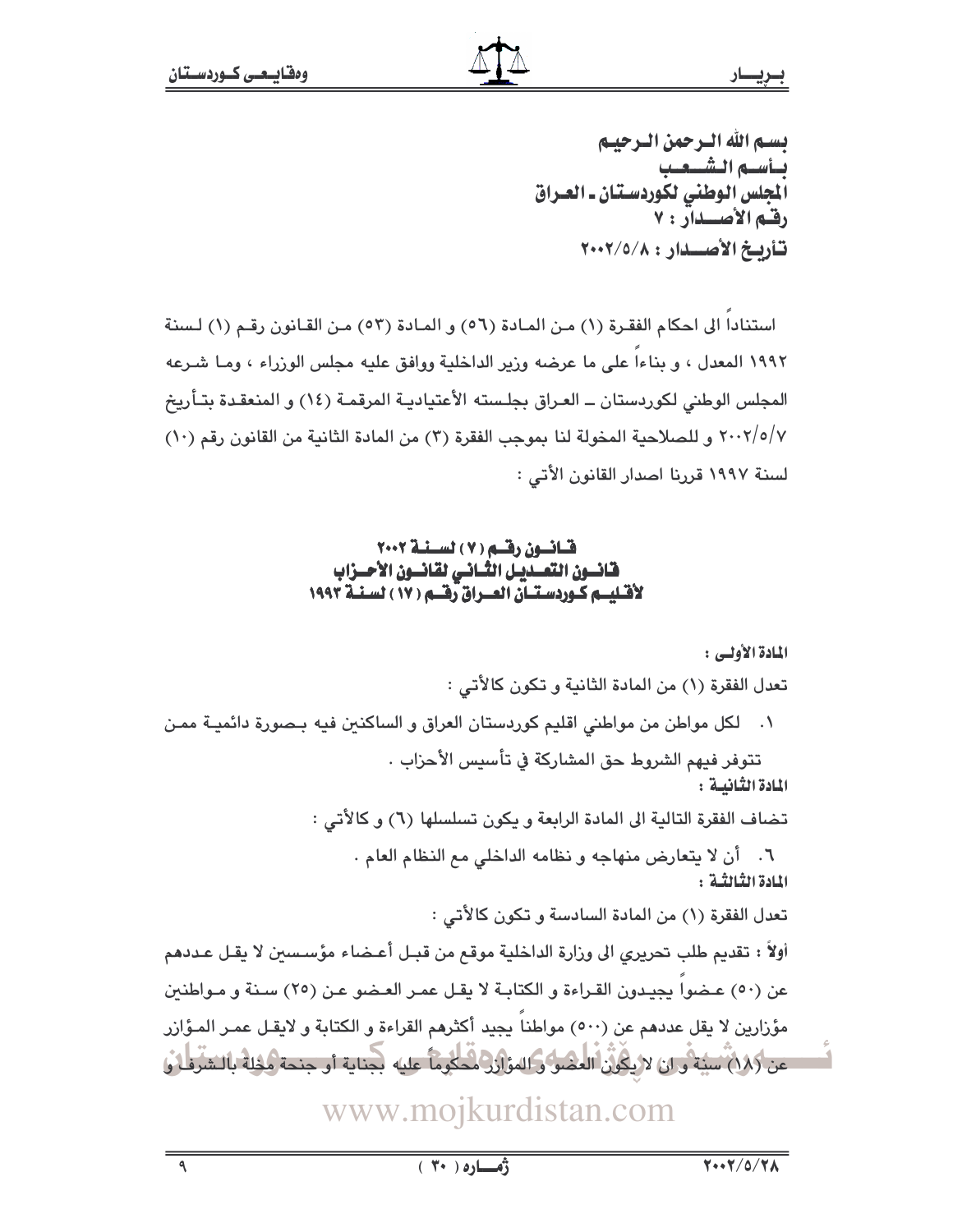لم يشارك في الجرائم التي خططت لهـا الـسلطة القمعيـة أو أرتكبتهـا في كوردسـتان و متمتعـاً بالأهلية القانونية و يرفق بطلب التأسيس منهاج الحزب و نظامه الداخلي . **ثانياً ــ** تضاف (وكل مؤازر) الى الفقرة (٢) من المادة السادسة .

ثالثاً ــ تضاف الفقرة (ثالثا) الى المادة السادسة و تصبح الفقرة (ثالثا) منها و تقرأ كما يلي: (ثالثا) ـ يجب أن تضم اهيـأة المؤسسة مـواطنـن معـروفـن بـوطنيتهم و مـن لهـم مـساهمات واضحة في الحياة السياسية و الأجتماعية و الثقافية في كوردستان يستشف مـنهم أرادة جديـة للأشتراك في العمل الوطني و تنظيم مساهمة المـواطنين في الحيـاة الـسياسية للأقلـيم في اطـار برنامج سياسي خاص ، كما و يلاحظ التنوع الجغرافي للسكن و عمل المؤسسين و المؤازرين: المادة الرابعة :

تعدل الفقرة (١) و الفقرة (٤) من المادة السابعة و تكونان كالأتي :

- ١. على وزير الداخلية التأكد من استيفاء طلب التأسيس للشروط القانونية المنصوص عليهـا في المادة السادسة من هذا القانون و احالة الطلب الى مجلس الوزراء خلال مدة (٩٠) تسعين يوما من تأريخ استيفاء الطلب لشروط التأسيس .
- ٤. في حالة عدم البت في الطلب رغم مضى المدة المذكورة في الفقرة (٣) أعلاه من هذه المادة للهيئة تقديم طلب الى مجلس الوزراء مباشرة و في حالة عدم البت في الطلب و مـضى مـا يعادل المدة المذكورة في الفقـرة (١) مـن المـادة أعـلاه يعتـــر الطلـب موافقـا عليــه بحكـم القانون .

المادة الخامسية :

تعدل المادة الحادية عشرة و تكون كالأتي : على الحزب أعلام مجلس الورزاء بأى تغيير يطرأ علـى نظامـه الـداخلي او منهاجـه خـلا مـدة ثلاثنن بوما من تأريخ حصول التغيير و لمجلس الوزراء سحب الأجازة من الحزب اذا مـا ظهـر أن التغيير بسبب فقدان الغرض الـوطني مـن تأسيـسه أو بـسيء الى النظـام العـام و الأداب العامة في الأقليم و للحزب الطعن لدى محكمة التمييز لأقليم كوردسـتان العـراق خـلال خمـسة عشر يوما من تأريخ التبليغ و يكون قرار المحكمة باتا . المادة السادسة:

تعدل الفَقَّرة (1ٌ) و الفقرةِ (1ٌ) من العالمة الثالثة صَّلدة و تكونان كالأتي : صوفي ف الاسمِّيا إنْ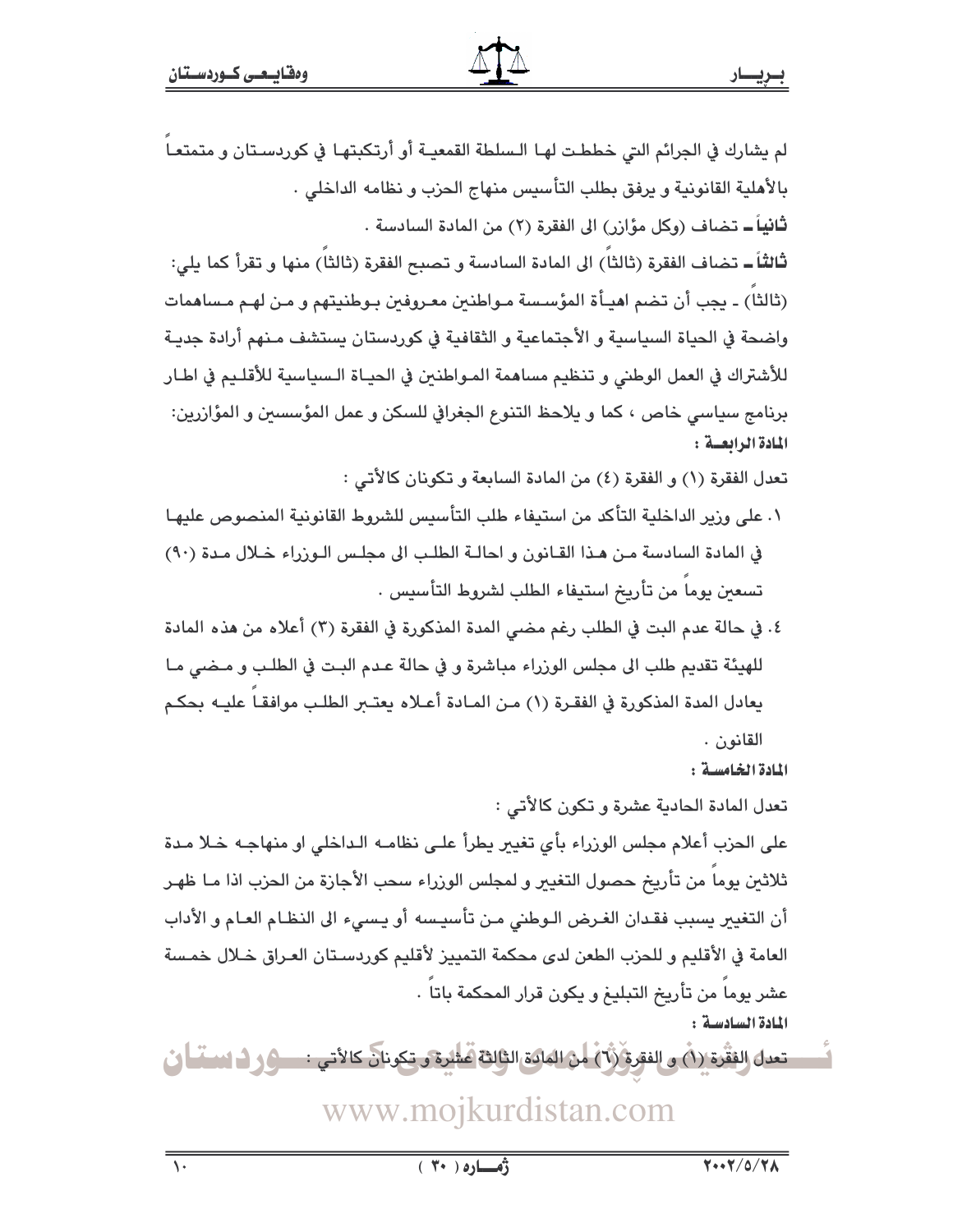١. امتلاك وسائل الأعلام لتحقيق أهدافه و لمجلس الوزراء حجب هذه الوسائل بصورة مؤقتة أو أحالتها الى المحاكم اذا أقتضى حجبها بصورة دائمـة و ذلـك اذا مـا حـاد عـن المفهـوم الوطني أو عادي توجهات المجلس الوطني لكوردستان ــ العراق . ٦. قبول اموال عينية أو نقدية من أية جهة خارج الأقليم بموافقة مجلس الوزراء . المادة السابعة: تعدل المادة الرابعة عشرة و تكون كالأتى : أولاً ـــ توزع المنح التي تخصص من ميزانية الأقلـيم للأحـزاب وفـق ضـوابط يقررهـا المجلـس الوطني لکوردستان ــ العراق . ثانياً ــ يدير الحزب أمواله بنفسه من خلال موازنة سنوية يتم تنظيمها وفق النظام المحاسـبي المعمول به لدى الدوائر الرسمية في الأقليم . **ثالثاً ــ** تخضم حسابات الحزب لتدقيق الرقابة الماليـة في اقلـيم كوردسـتان ـــ العـراق و علـي الحزب اعلام السلطات المختصة باية مبالغ يملكهـا في الخـارج أو ينـوى جلبهـا مـن الخـارج أو قيول تجويلها . المادة الثّامنية : تعدل المادة السادسة عشرة و تكون كالأتى : للحزب حل نفسه وفق احكام نظامه الداخلي و اعلام وزارة الداخلية بذلك خلال مدة أقـصاها سبعة أيام أعتبارا من تأريخ أتخاذ قرار الحل . المادة التاسعة : تعدل الفقرة (١) من المادة السابعة عشرة و تكون كالأتى : ٠. يجوز حل الحزب بقرار قضائي صادر من المحكمة المختصة بنـاءا علـى دعـوى تقـام مـن قبل وزارة الداخلية عن مخالفة الحزب لحكم من أحكام هذا القانون بعد مـضى سـتة اشـهر على تأسيس الحزب بدون ممارسة نشاطه المنصوص عليـه في نظامـه الـداخلي أو انقطـع عن ممارسة نشاطه خلال المدة أعلاه دون اسباب تعرر ذلك . المادة العاشرة : على مجلس الورراء تنفيذ احكام هذا القانون . المادة الحاديبة عشرة : ينفذ هذا القانون اعتبارا من تأريخ نشره في جريدة وقائع كوردستان .

د. رۆژ نسورى شــاويــس <u> \_\_> رشيفى رۆژنا مەرىيى تىغايى تىمىنى نكودستان تىرىن سىنان</u> www.mojkurdistan.com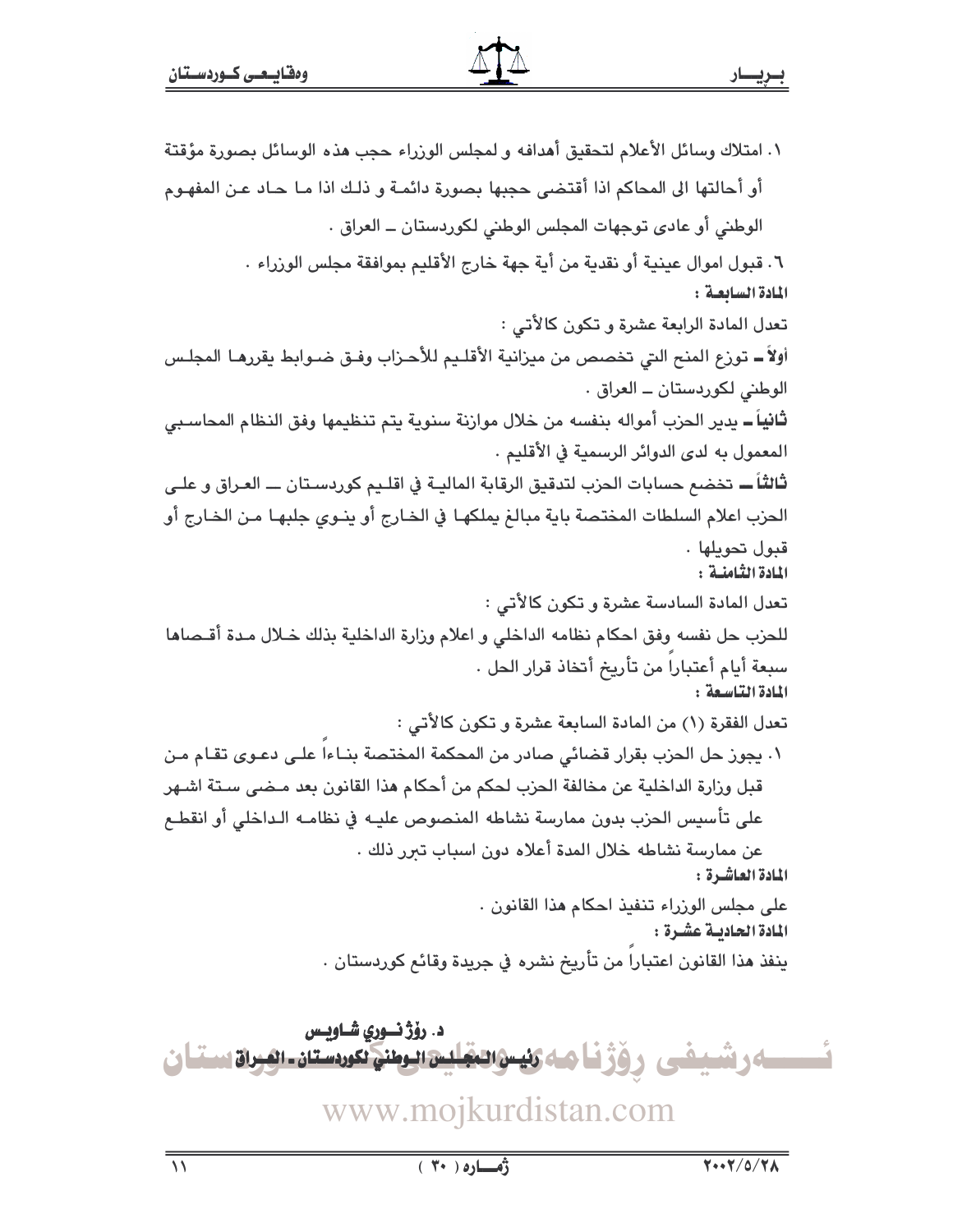بسم الله الترجمن الترجينم بسأسسم الشسعيب المجلس الوطني لكوردستان ـ العـراق رقم الأصلدار : ٨ تأريخ الأصلدار: ٢٠٠٢/٥/١٤

استنادا الى احكـام الفقـرة (١) مـن المـادة (٥٦) و المـادة (٥٣) مـن القـانون رقـم (١) لـسنة ١٩٩٢ المعدل ، و بناءا علـى مـا عرضـه العـدد القـانوني مـن أعـضاء المجلـس ، ومـا شـرعه المجلس الوطني لكوردستان ــ العراق بجلـسته الأعتياديـة المرقمـة (١٥) و المنعقـدة بتـأريخ ٢٠٠٢/٥/١٣ و للصلاحية المخولة لنا بموجب الفقرة (٢) من المـادة الثانيـة مـن القـانون رقـم (١٠) لسنة ١٩٩٧ قررنا اصدار القانون الأتي :

### قانون رقم (٨) لسنة ٢٠٠٢ التصديـل الأول لقـانـــون المطبــوعـــات للأقليــم كــوردسـتـان ـــ الصــراق رقسم (١٠) لسنسة ١٩٩٣

المادة الأولس :

أولاً : تعدل المادة السادسة من القانون و تقرأ كالأتي :

- ٠١ يعتبر المطبوع الدوري قائم الوجود بعد منح الأجازة و صدور اول عدد منـه . واذا أرتأى صاحب الأمتياز الغاء وجوده فعليـه اعـلام الـوزارة بـذلك تحريريـا و يكـون ملغيـا قانوناً اعتباراً من تأريخ تسجيل طلب الألغاء لدى الوزارة .
- ٢. اذا لم يصدر المطبوع الدوري خلال ثلاثة اشهر اعتباراً من تأريخ منحه الأجازة تعتبر اجازته ملغية و ذلك بعد توجيه انذار اليه بذلك .
- ٢. [ يحق للأحـزاب الـسياسية و الجمعيـات و المنظمـات الجماهيريـة و المؤسـسات العامـة تبديل صاحب الأمتياز أو رئيس تحرير المطبوع الدورى الذي تصدره تلك الجهة و عليهـا اعلام الوزارة بذلك .
- ٤. يحق لصاحب الأمتياز تغيير رئيس تحرير المطبوع الدوري عند الضرورة و عليه اعـلام

ــــوردستان الوناثة بنائس رۆژنیا مەي ۋەقايىعى ك المادة الثنائية : THE INGLETIC USING THE USING THE USING THE USING THE USING THE USING THE USING THE USING THE USING THE USING T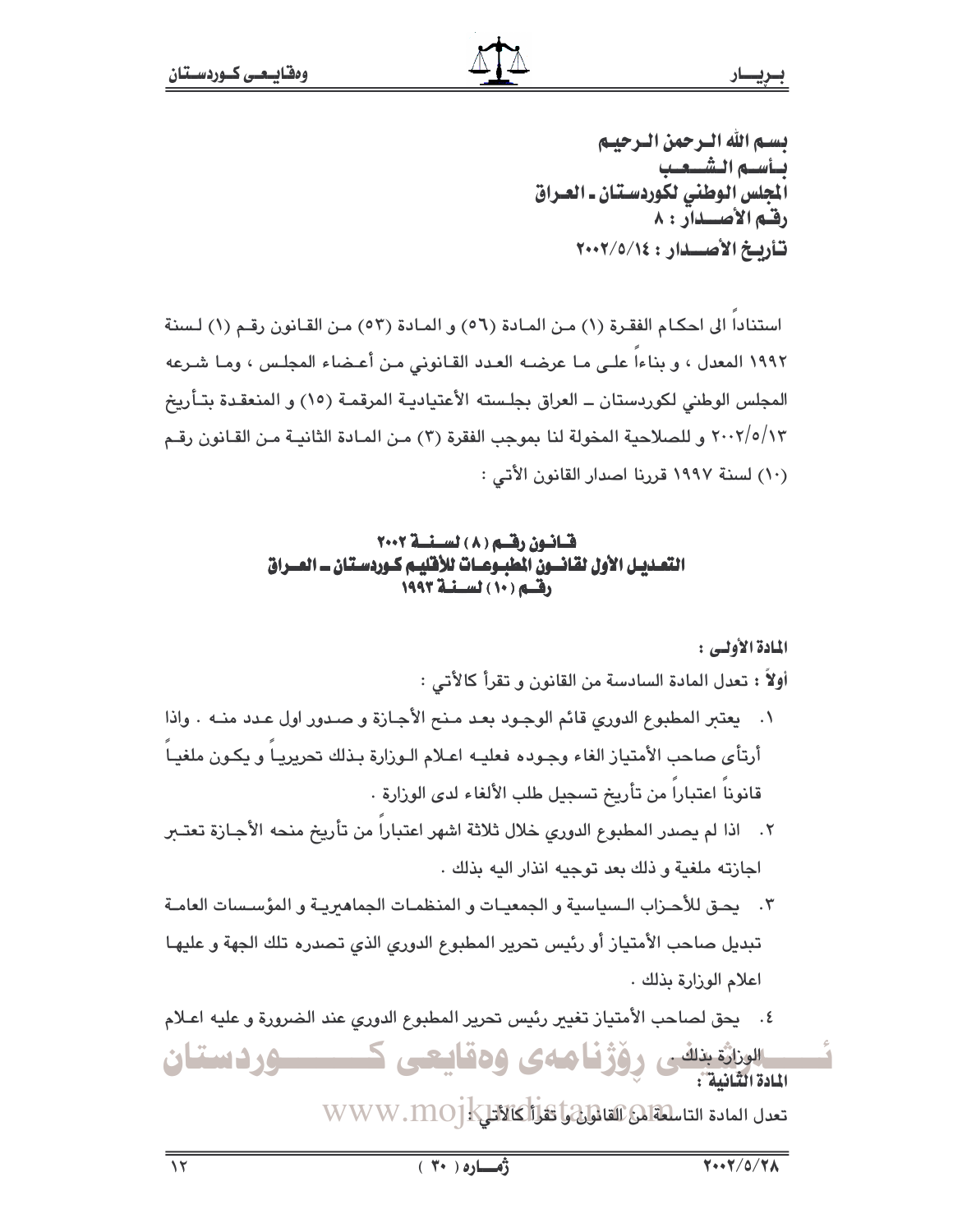١. يحظر النشر في التحريض علـى أرتكـاب الجـرائم و أعمـال الأرهـاب و تـرويج سـبلها و تبوفير ممكناتها و القنف و الطعن و التشهير بالأشخاص و انتهـاك حرمـة الأديـان و المذاهب و الأداب و النظام العام . ٢. يخـول وزيـر الثقافـة في الأقلـيم صـلاحية توجيـه انـذار الى رئـيس التحريـر أو صـاحب

الأمتياز أو كليهما في حالة مخالفتهمـا لأحكـام هـذا القـانون و علـى رئـيس التحريـر نـشر الانذار في مكان بارز و في أول عدد يصدر بعد تسلمه للانذار .

النادة الثنائثة :

تعدل المادة الحادية عشرة من القانون و تقرأ كالأتي :

- ١. تقام الدعاوى العامة الناشئة عن مخالفة أحكام هذا القانون من قبل الأدعاء العـام بعـد اعلامه من قبل الوزارة ، أما الدعاوى الناشئة عنها فتقام من قبل المتضرر .
- ٢. لا تسمع الدعاوى الواردة في الفقرة الأولى من هذه المـادة مـن قبـل المحـاكم بعـد مـرور سـتة اشـهر علـي تـأريخ النـشر في المطبـوع الـدوري أو البـدء بـالتوريع في المطبـوع غـير الدوری.

المادة الرابعة :

تضاف فقرة الى المادة الثانية عشرة من القانون و تكون فقرة (٣) وتقرأ كالأتى : اذا حظر نشاط الحزب السياسي أو أغلق مقره بقرار قضائي فتسرى أحكام القرار على جميع المطبوعات التي تصدرها دورية كانت أم غير دورية و تلغي اجازة صدورها . المادة الخامسة : على مجلس الورراء تنفيذ أحكام هذا القانون . المادة السادسة :

ينفذ هذا القانون من تأريخ نشره في جريدة وقائع كوردستان .

د. رؤژ نسوری شــاویــس رئيس الـمجــلـس الـوطني لكوردسـتان ـ العــراق



www.mojkurdistan.com